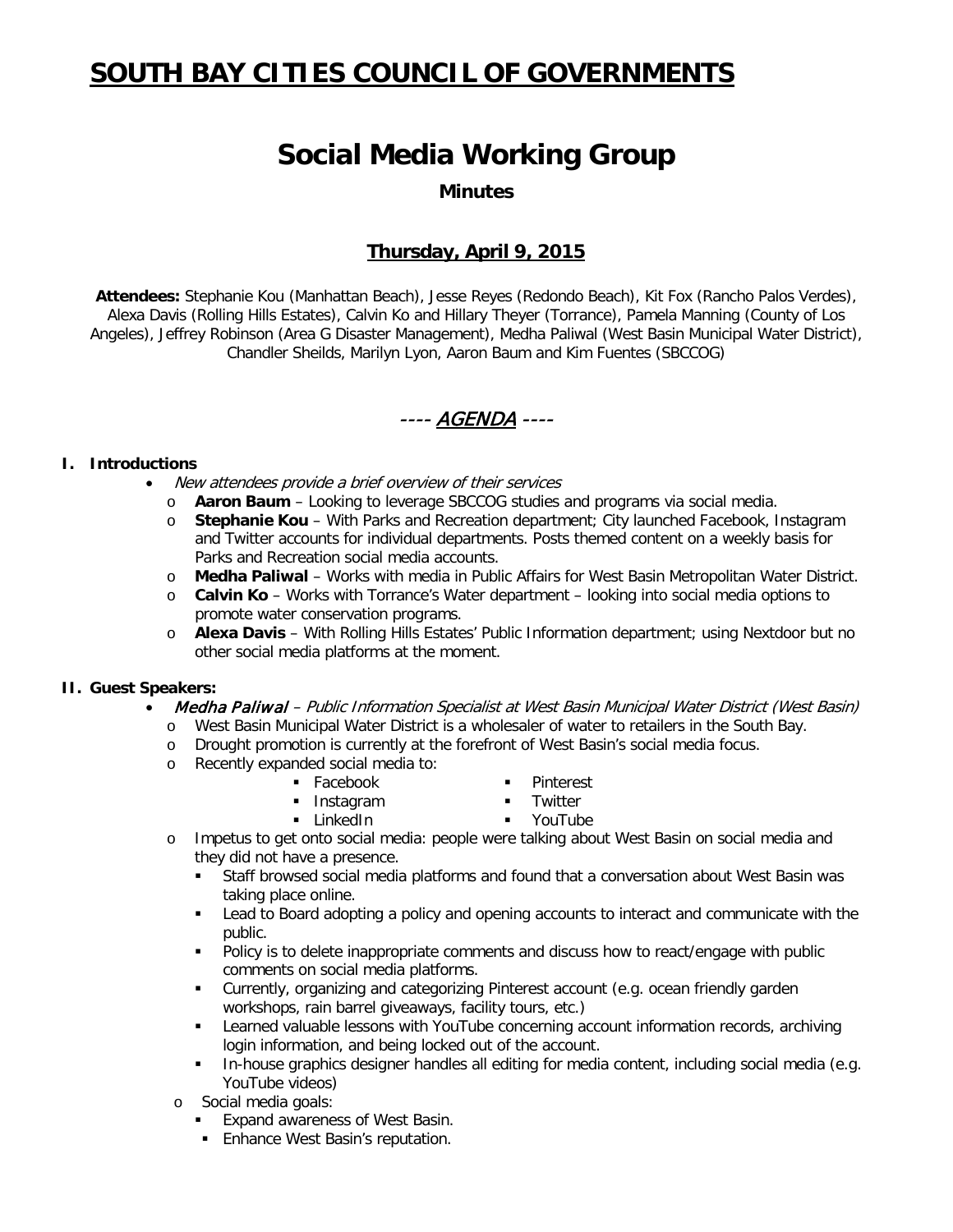- **Provide updates to public.**
- Make info easier to find and share.
- **Engage in two-way communication and enhance channels for feedback.**
- o Targeted audience includes public agencies, elected officials, residents, and others.
- o Social media content includes awards, customer announcements, conservation tips, drought updates, and other media releases shared via other methods.
- o Twitter hashtags that are currently popular in West Basin's posts:
	- #CAdrought, #water, #watereducation, #WaterWednesday, #TourThursday
- o Tracks URL analytics for posts using bit.ly shortening tool.<br>
o Distributes printed materials with social media platforms a
- Distributes printed materials with social media platforms advertised, encouraging the public to share content with West Basin.
- o Uses a Word document for the social media content calendar, which also serves as an archive for all social media content.
	- No formal policy within West Basin for archiving, processing social media content.

#### **III. Recap of Activity Since Last Meeting**

- mySidewalk
	- o **Alexa Davis and Calvin Ko** Familiar with other cities using Granicus and SpeakUp, which appears to be similar to the "all things civic" platform that mySidewalk employs.
	- o **Group consensus** Monitor the tool's growth in Southern California to see if it picks up traction amongst the communities.
- General Assembly:
	- o Continuing the conversation: monthly question posted on SBCCOG's website
		- **Chandler Sheilds** Posting a monthly question on SBCCOG's website, seeking to engage public comment (i.e. conversation) after the General Assembly; public is encouraged to respond via social media platforms (Twitter or Facebook).

### **IV. LinkedIn Group**

- Report on usage
	- o **Chandler Sheilds** Engagement is steady and new members are continuing to be added; members are encouraged to post ideas for new speakers.

#### **V. Other Issues of Interest**

- Experience with Nextdoor?
	- o Would we like a rep to speak at a future meeting?
		- **Alexa Davis** Rolling Hills Estates has 500 followers for City account on Nextdoor; can only post, cannot see "neighborhood discussions".
		- **Kit Fox** Rancho Palos Verdes has a City account as well with 1400 followers.
		- **Group consensus** Look to schedule a representative from Nextdoor to speak at a future meeting.
- Social media vendor showcase at our meetings?
	- o **Hillary Theyer** Useful with a screening process beforehand, ensuring vendors/businesses are useful/familiar for the municipal/government audience.
	- o **Group consensus** Recommend vendors for consideration that the group would like to hear speak at future meetings via LinkedIn group.

#### **VI. Next Meeting**

- Does the second Thursday every other month at 3:00 P.M. (see schedule below) work for us?
	- o **Group consensus** Yes.
	- o Next meeting June 11, 2015